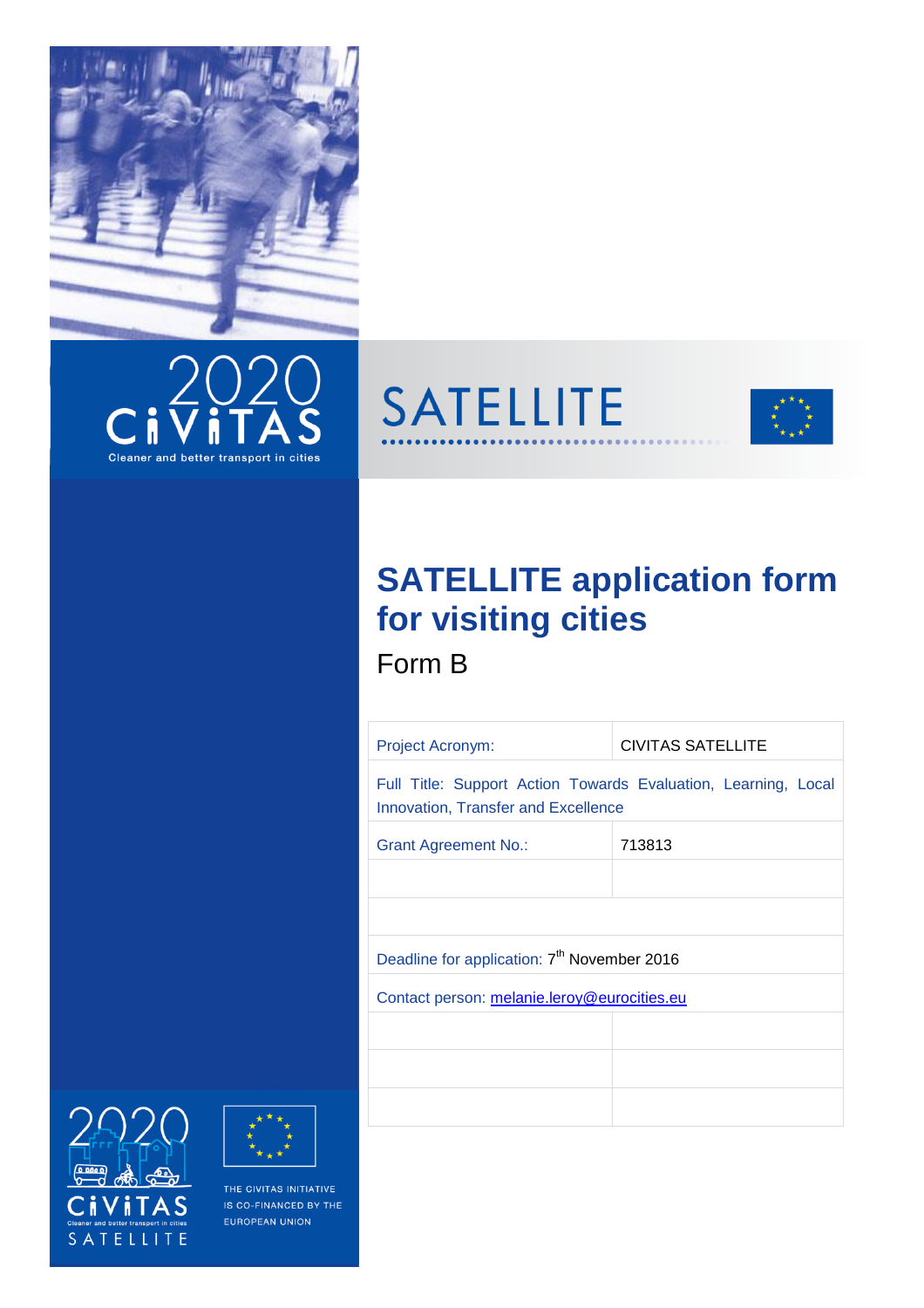# **CIVITAS SATELLITE peer-to-peer activities in a nutshell**

*CIVITAS SATELLITE is an initiative designed to support cities in gaining better access to innovative solutions and to address transport challenges by applying exchange mechanisms for transfer and take-up.*

*Between 2017 and 2020, SATELLITE will organise at least 20 visits, in the form of work placements and study visits, for city representatives willing to learn from each other and to exchange extensively with each other.*

*Participants for these peer-to-peer visits will be selected each year through calls for expression of interest.* 

#### *This form is for cities willing to take part to a work placement or a study visit (form B)*

#### **What is a work placement?**

CIVITAS SATELLITE work placements offer transport professionals hands-on learning experience in another European city that leads in a specific area of sustainable urban mobility. These 3 day placements will focus on a concrete topic and respond to a local challenge faced by the applicant/visiting city. The main objective is to transfer practical knowledge and expertise from the host city to help achieve a specific objective. Financial support is available to cover travel and accommodation costs.

#### **What is a study visit?**

CIVITAS SATELLITE study visits offer the opportunity for up to 10 city representatives to travel to another European city facing similar challenges in sustainable urban mobility to learn about possible solutions and best practices. These 2,5-3 day study visit will be tailored to the needs of the participating cities and take an interactive approach, to facilitate in-depth exchange, and strengthen cooperation. City representatives will benefit from financial support covering travel and accommodation costs.

#### **Why join CIVITAS SATELLITE peer-to-peer programme?**

#### If you are a visiting city, you will …

- Have hands-on experience in another city,
- Have the opportunity to exchange on a one-to-one basis with leading peers,
- Be promoted on the CIVITAS website and European-wide media outlets as a city committed to sustainable urban mobility.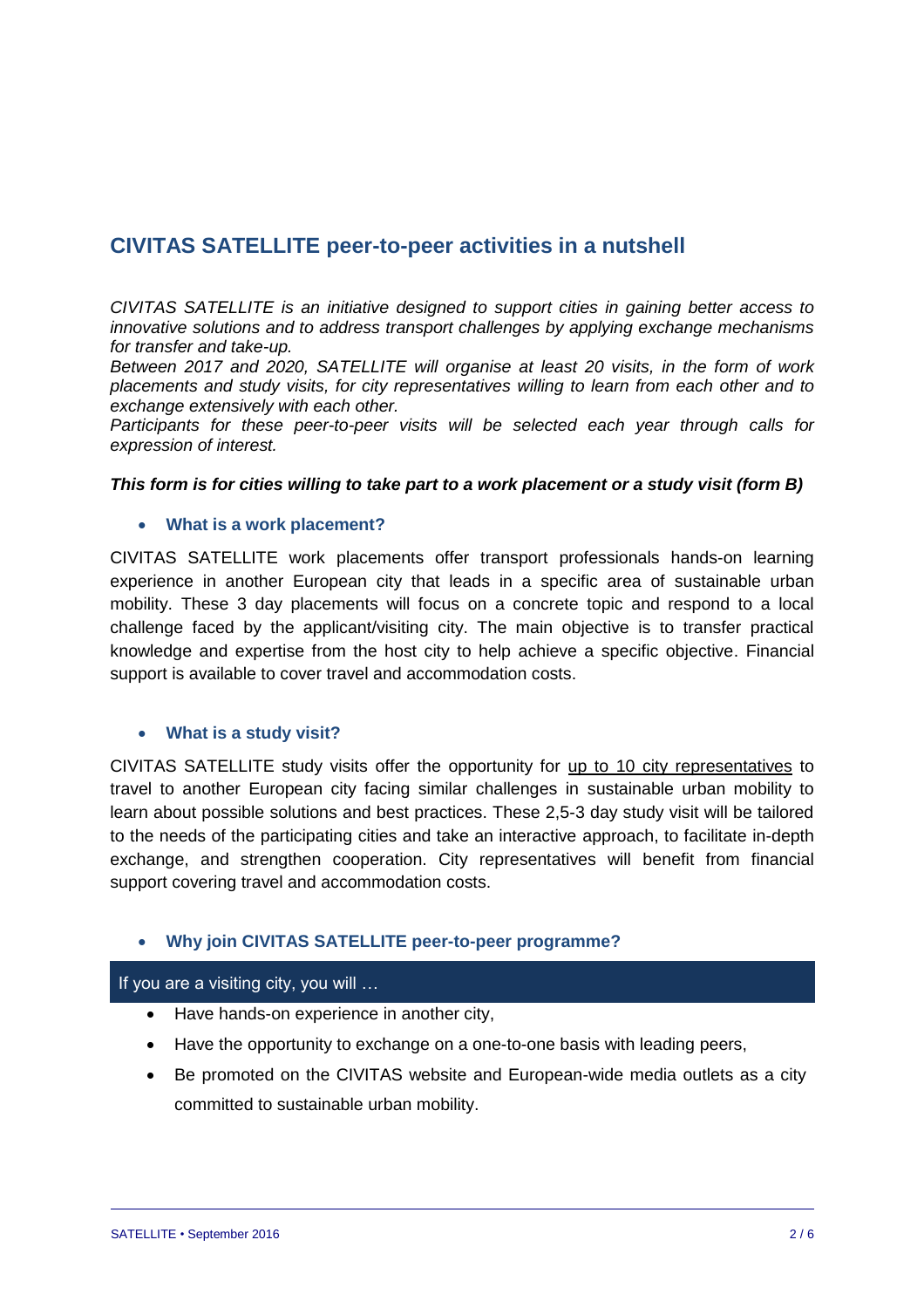• Be offered speaker slots at European level events.

#### **What will CIVITAS SATELLITE provide in terms of funding and support?**

#### If you are a visiting city, you will…

- Financial support up to €700 for travel and accommodation.
- Support in the organisation and the follow-up of the visit.

#### **What will be the tasks of cities involved?**

#### If you are a visiting city, you will…

- Define a detailed request for learning, followed by an online pre-visit survey (for the study visit).
- Identify a local challenge faced by their city (for work placement)
- Liaise with the SATELLITE team to agree on the objectives of the visit
- Write a short impact report describing new skills acquired
- Send all documents required for the reimbursement of costs

#### **Apply!**

Do you want take part to CIVITAS SATELLITE peer-to-peer exchanges? Please fill in the application form by **7 th November 2016** and send it back to [melanie.leroy@eurocities.eu](mailto:melanie.leroy@eurocities.eu)

Please note that there are 2 different forms: one for the host cities (form A) and one for the visiting cities (form B) below, **you can apply both as host and as visitor**!

#### **Contact person:**

If you have any questions, please contact Melanie Leroy: [melanie.leroy@eurocities.eu](mailto:melanie.leroy@eurocities.eu) (+32 2 552 0881)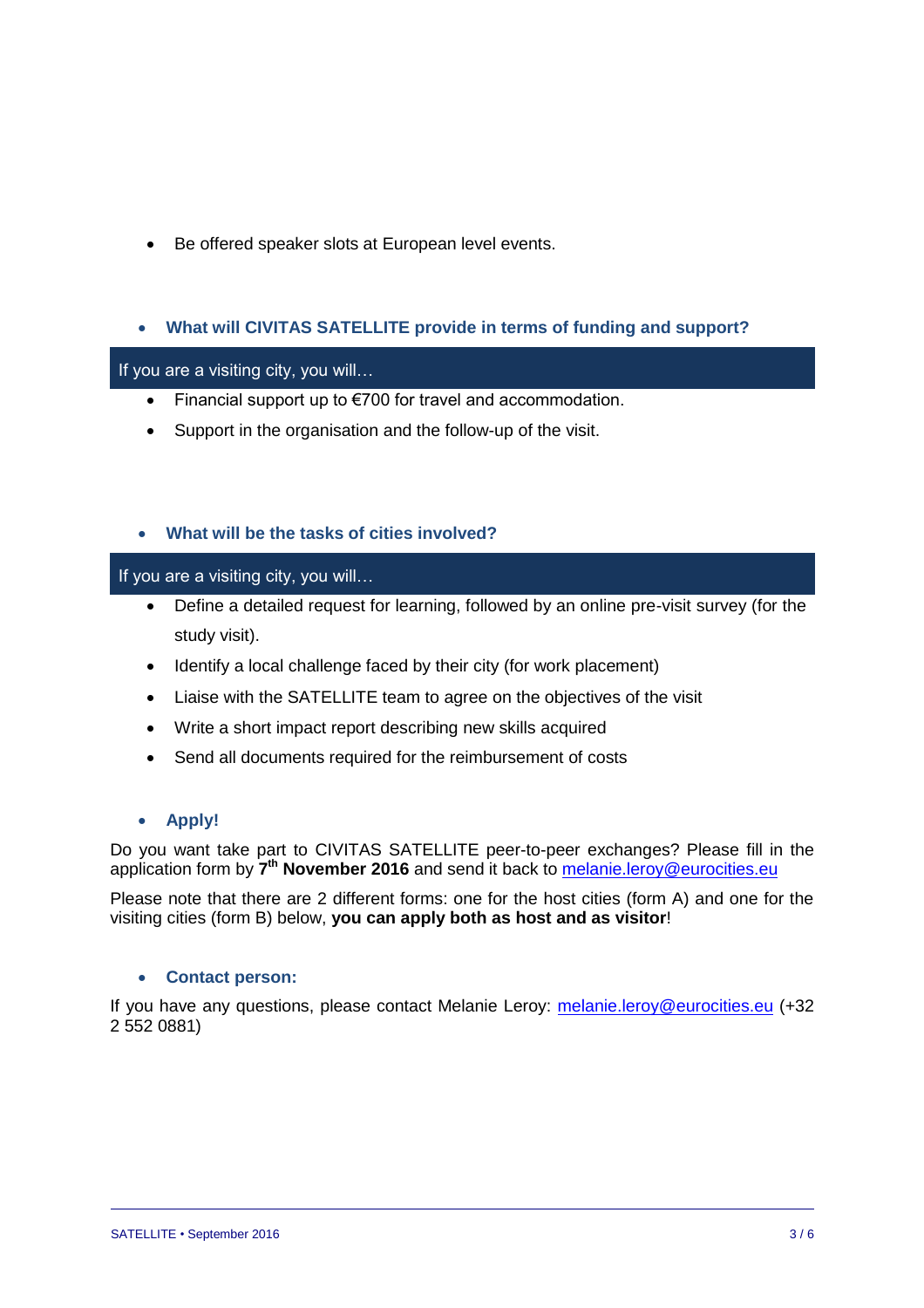# **Form B - CIVITAS SATELLITE Call for visiting cities**

| Name of the city &<br><b>Country</b>                                                                     |                                                                                                                                                                                                     |
|----------------------------------------------------------------------------------------------------------|-----------------------------------------------------------------------------------------------------------------------------------------------------------------------------------------------------|
| <b>Structure &amp; size</b>                                                                              | City<br>$\Box$<br>$\Box$ Metropolitan area<br>Population:                                                                                                                                           |
| What kind of visit do you<br>want to attend?                                                             | Work placement<br>Study visit                                                                                                                                                                       |
| Are you member of the<br><b>CIVITAS Community?</b>                                                       | $\Box$ CIVITAS demonstration city<br>□ CIVITAS Forum network city<br>□ CIVINET member city<br>$\Box$ IA or RIA project partner city<br>∃ None                                                       |
| Has your city been<br>awarded an award for its<br>work on sustainable<br>mobility?<br>If yes, which one? | $\sqsupset$ CIVITAS award<br>□ EUROPEANMOBILITYWEEK award<br>$\Box$ SUMPs award<br>$\Box$ Other (please specify)<br>My city has applied or has been short listed but not selected<br>None<br>$\Box$ |
| Do you have recent<br>experience of peer-to-<br>peer exchange?<br>If yes please specify                  | Yes (Please specify below)<br>$\Box$ No                                                                                                                                                             |

## **I. Fundamental information**

# **II. Preparing the visit**

| What are the main<br>reason(s) why you want<br>to take part to a CIVITAS<br>peer-to-peer visit? |                                                                                                                                                                                             |
|-------------------------------------------------------------------------------------------------|---------------------------------------------------------------------------------------------------------------------------------------------------------------------------------------------|
| Which theme(s) do you<br>want to learn about<br>during your visit?                              | Clean fuels and vehicles<br>$\Box$ Collective passenger transport<br>$\Box$ Car-independent lifestyles<br>Demand management strategies<br>Integrated planning<br><b>Mobility Management</b> |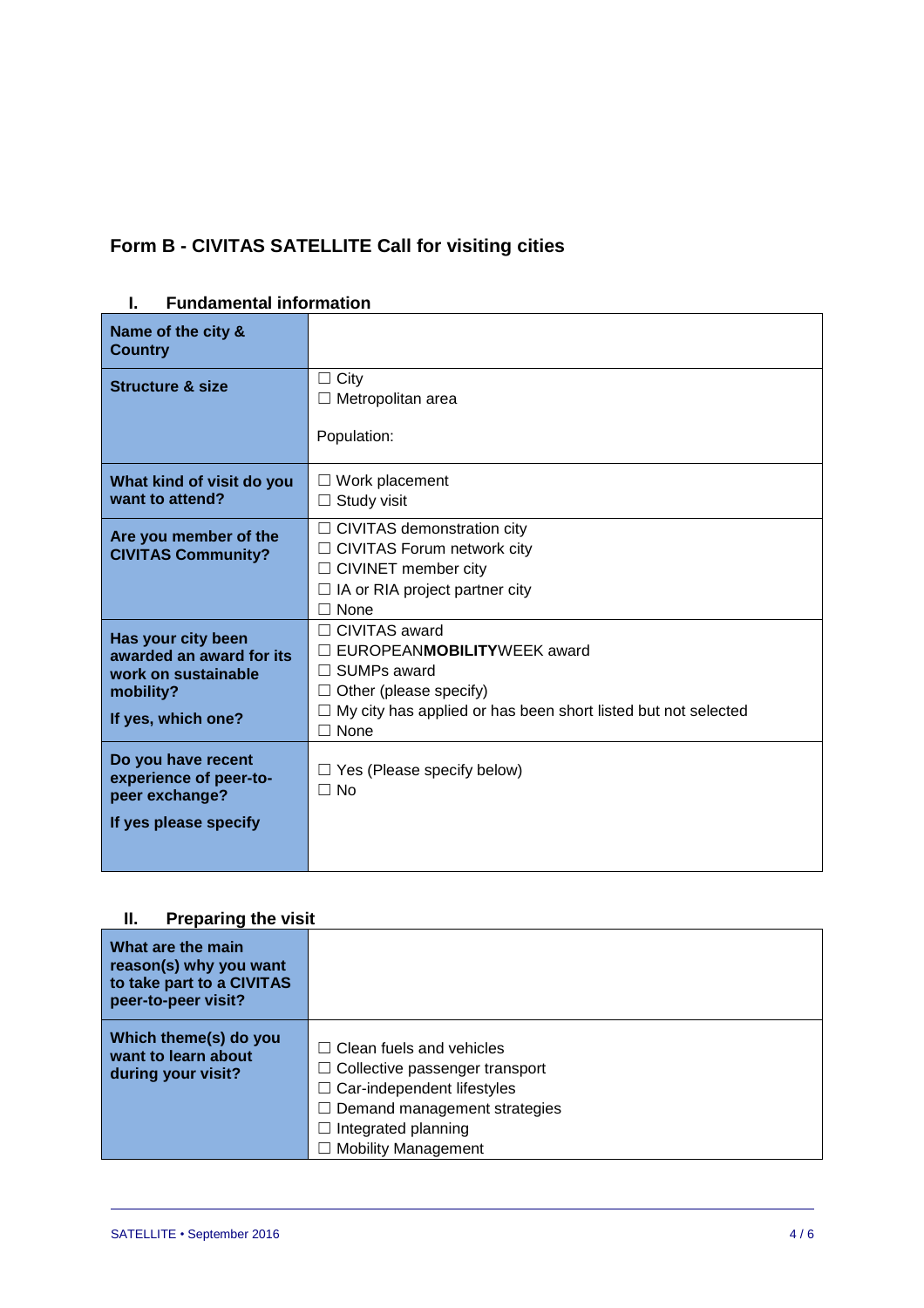|                                                                                                                                                     | $\Box$ Public involvement<br>$\Box$ Safety and security<br>$\Box$ Transport Telematics<br>$\Box$ Urban freight logistics<br>Other: (please specify)<br>ш |
|-----------------------------------------------------------------------------------------------------------------------------------------------------|----------------------------------------------------------------------------------------------------------------------------------------------------------|
|                                                                                                                                                     |                                                                                                                                                          |
| Which challenge from<br>your city do you plan to<br>present to your host<br>city?                                                                   |                                                                                                                                                          |
| How do you plan to do<br>this?                                                                                                                      |                                                                                                                                                          |
| <b>Which key local/regional</b><br>decision makers, project<br>managers and/or<br>stakeholders would you<br>like to meet during your<br>visit? Why? |                                                                                                                                                          |
| Will you communicate<br>about this visit? If yes<br>how?                                                                                            |                                                                                                                                                          |

## **III. Practicalities and joining instructions**

| <b>Contact person(s)</b><br>for the organisation<br>of the visit | Name:<br>Position:<br>Telephone:<br>Email:<br>Address: | Name:<br>Position:<br>Telephone:<br>Email:<br>Address: |
|------------------------------------------------------------------|--------------------------------------------------------|--------------------------------------------------------|
| <b>Other questions</b>                                           |                                                        |                                                        |

#### **Final declaration**

I have the pleasure to inform you that the city of name of the city/region supports the participation of its staff in the CIVITAS SATELLITE initiative in [2017].

Place

Click here to enter a date.